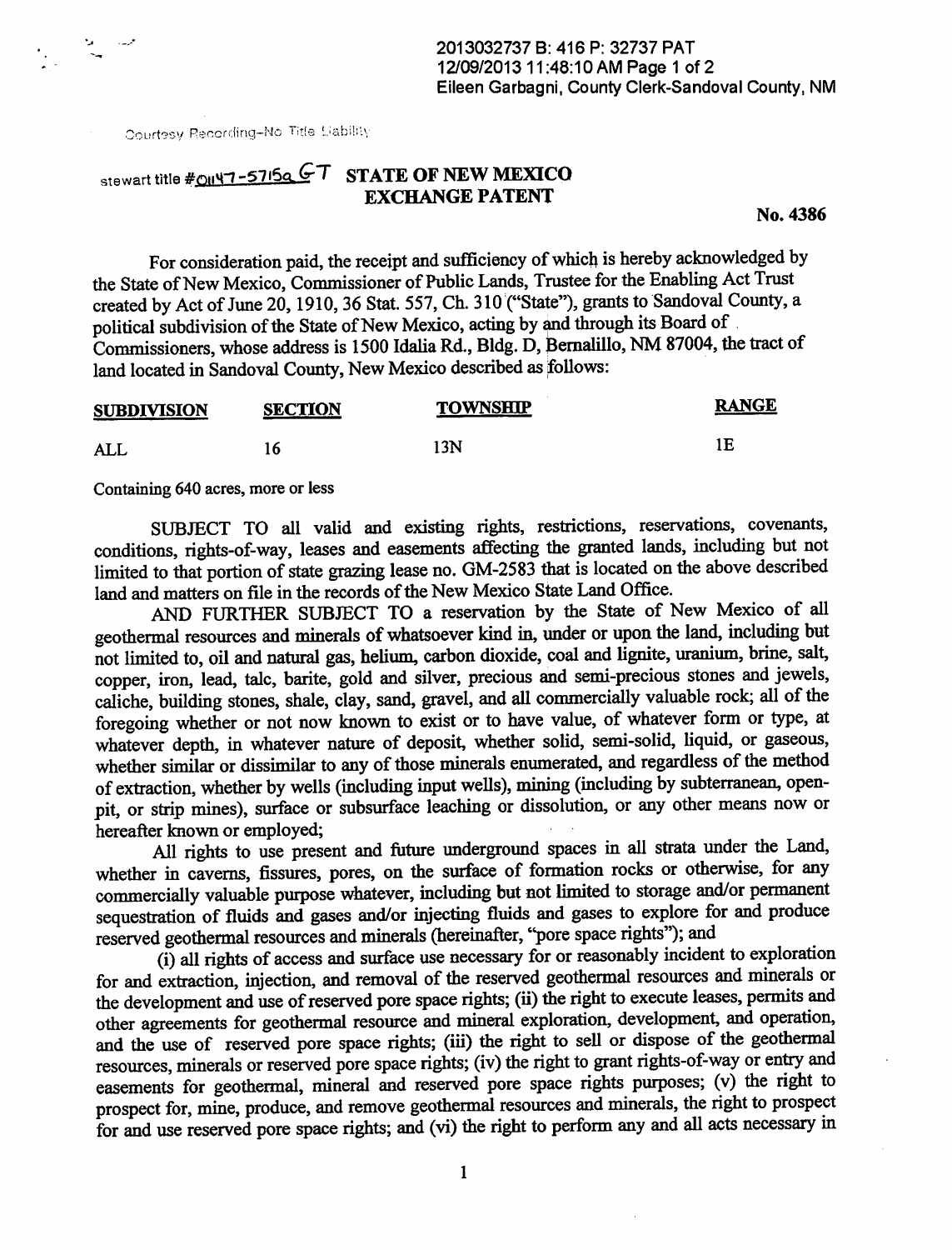Courtesy Recording-No Title Liability

 $\sim$  $\sim$ 

## stewart title #OIIY7-57I5a GT STATE OF NEW MEXICO **EXCHANGE PATENT**

No. 4386

Recorded Electronically  $\frac{10}{2013032}$  73 Date  $12/9/2013$  Time  $11/8$  Pm Simplifile.com 800.460.5657

For consideration paid, the receipt and sufficiency of which is hereby acknowledged by the State of New Mexico, Commissioner of Public Lands, Trustee for the Enabjing Act Trust created by Act of June 20, 1910, 36 Stat. 557, Ch. 310 ("State"), grants to Sandoval County, a political subdivision of the State of New Mexico, acting by and through its Board of Commissioners, whose address is 1500 Idalia Rd., Bldg. D, Bernalillo, NM 87004, the tract of land located in Sandoval County, New Mexico described as follows:

| <b>SUBDIVISION</b> | <b>SECTION</b> | <b>TOWNSHIP</b> | <b>RANGE</b> |
|--------------------|----------------|-----------------|--------------|
| ALL                |                | 13N             |              |

Containing 640 acres, more or less

SUBJECT TO all valid and existing rights, restrictions, reservations, covenants, conditions, rights-of-way, leases and easements affecting the granted lands, including but not limited to that portion of state grazing lease no. GM-2583 that is located on the above described land and matters on file in the records of the New Mexico State Land Office.

AND FURTHER SUBJECT TO a reservation by the State of New Mexico of all geothermal resources and minerals of whatsoever kind in, under or upon the land, including but not limited to, oil and natural gas, helium, carbon dioxide, coal and lignite, uranium, brine, salt, copper, iron, lead, talc, barite, gold and silver, precious and semi-precious stones and jewels, caliche, building stones, shale, clay, sand, gravel, and all commercially valuable rock; all of the foregoing whether or not now known to exist or to have value, of whatever form or type, at whatever depth, in whatever nature of deposit, whether solid, semi-solid, liquid, or gaseous, whether similar or dissimilar to any of those minerals enumerated, and regardless of the method of extraction, whether by wells (including input wells), mining (including by subterranean, openpit, or strip mines), surface or subsurface leaching or dissolution, or any other means now or hereafter known or employed;

All rights to use present and future underground spaces in all strata under the Land, whether in caverns, fissures, pores, on the surface of formation rocks or otherwise, for any commercially valuable purpose whatever, including but not limited to storage and/or permanent sequestration of fluids and gases and/or injecting fluids and gases to explore for and produce reserved geothermal resources and minerals (hereinafter, "pore space rights"); and<br>(i) all rights of access and surface use necessary for or reasonably incident to exploration

for and extraction, injection, and removal of the reserved geothermal resources and minerals or the development and use of reserved pore space rights; (ii) the right to execute leases, permits and other agreements for geothermal resource and mineral exploration, development, and operation, and the use of reserved pore space rights; (iii) the right to sell or dispose of the geothermal resources, minerals or reserved pore space rights; (iv) the right to grant rights-of-way or entry and easements for geothermal, mineral and reserved pore space rights purposes; (v) the right to prospect for, mine, produce, and remove geothermal resources and minerals, the right to prospect for and use reserved pore space rights; and (vi) the right to perform any and all acts necessary in

1